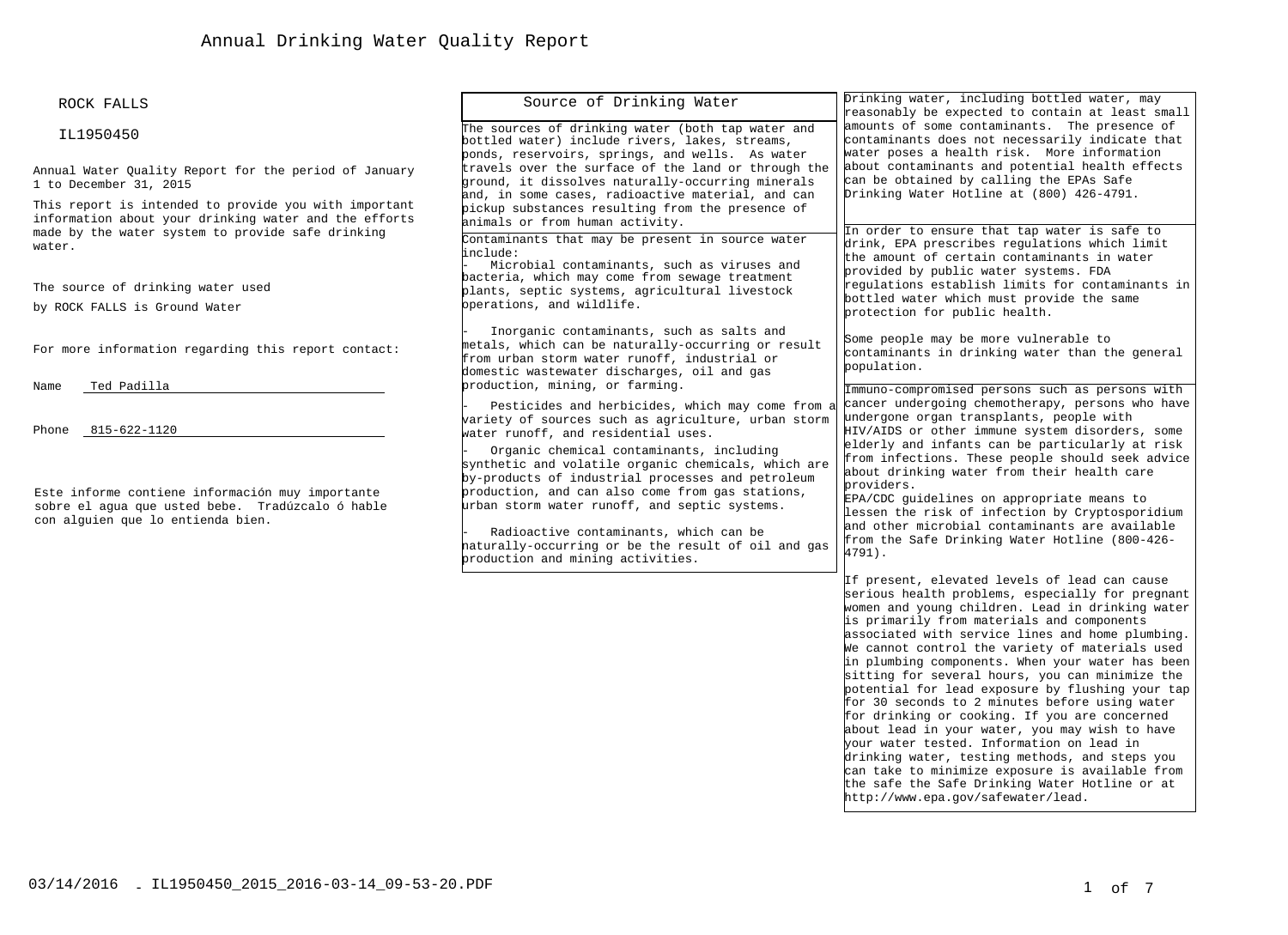# Source Water Information

| Source Water Name |          | Type of Water | Report Status Location |                            |
|-------------------|----------|---------------|------------------------|----------------------------|
| WELL 2 (11917)    | 1000 GPM | GM            | А                      | $2109$ 9 <sup>th</sup> ave |
| WELL 4 (11919)    | 1000 GPM | GM            | Α                      | $2109$ 9 <sup>th</sup> ave |
| WELL 5 (00716)    |          | GM            | A                      | $2109$ 9 <sup>th</sup> ave |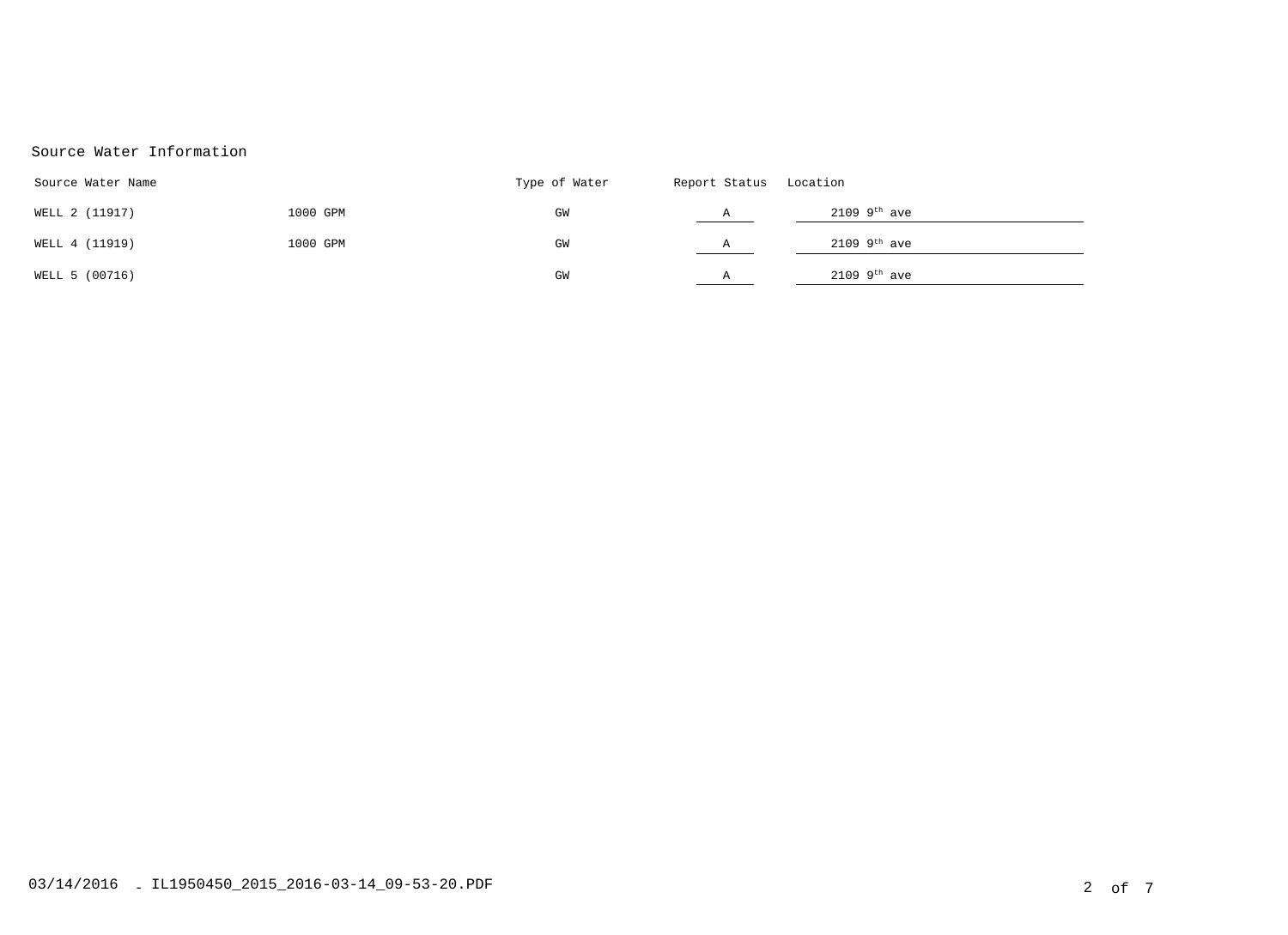#### Source Water Assessment

We want our valued customers to be informed about their water quality. If you would like to learn more, please feel welcome to attend any of our regularly scheduled meetings. The source water assessment for our supply has been completed by the Illinois EPA. If you would like a copy of this information, please stop by City Hall or call our water operator at **815-622-1120** To view a summary version of the completed Source Water Assessments, including: Importance of Source Water; Susceptibility to Contamination Determination; and documentation/recommendation of Source Water Protection Efforts, you may access the Illinois EPA [website at http://www.epa.state.il.us/cgi-bin/wp/swap-fact-sheets.pl.](http://www.epa.state.il.us/cgi-bin/wp/swap-fact-sheets.pl)

Source of Water: ROCK FALLS To determine Rock Falls susceptibility to groundwater contamination, the following documents were reviewed: a Well Site Survey, published in 1990 by the Illinois EPA; and a Source Water Protection Plan prepared by the City of Rock Falls, and published by the Illinois Rural Water Association in May of 1997. Based on the information obtained in these documents, there were no potential sources of groundwater contamination identified that could pose a hazard to groundwater utilized by the Rock Falls community water supply wells. However, information provided by the Leaking Underground Storage Tank and Remedial Project Management Sections of the Illinois EPA indicated several sites in the vicinity of Rock Falls with on-going remediation which may be of concern. Based upon this information, the Illinois EPA has determined that the Rock Falls Community Water Supply's source water is susceptible to VOC and SOC contamination. The basis for this determination includes the detections of VOC in well #4, and the land use within the recharge areas of the wells. This land use includes both residential and agricultural properties. However, as a result of monitoring conducted at the wells and entry point to the distribution system, the land use activities and source water protection initiatives by the city (refer to the following section of this report), the Rock Falls Community Water Supply's source water is not susceptible to IOC contamination.

City of Rock Falls Groundwater Committee and Electric Department held the annual Groundwater training/Electric safety for the following Schools in the month of April. RFHS Environmental (6 Classes), Montmorency School (2 classes), East Coloma School (2 classes), Merrill School (4 classes) 5<sup>th</sup> grade students. Dillon School 2<sup>nd</sup> Graders (5 classes) tour of the Water Plant in May.

The City received approval of the Revolving Loan Funds from the IEPA on a 10 year payback, to move forward and start the New Well #7 project. The existing rate Debt line item will support the loan with no increase to the utility user

The City's Source water was tested for Lead on April 19, 2016 at PDC Laboratory in Peoria and found **no traces of Lead** in any of the Shallow Wells and the finished water at the Water Plant that provides water to our users.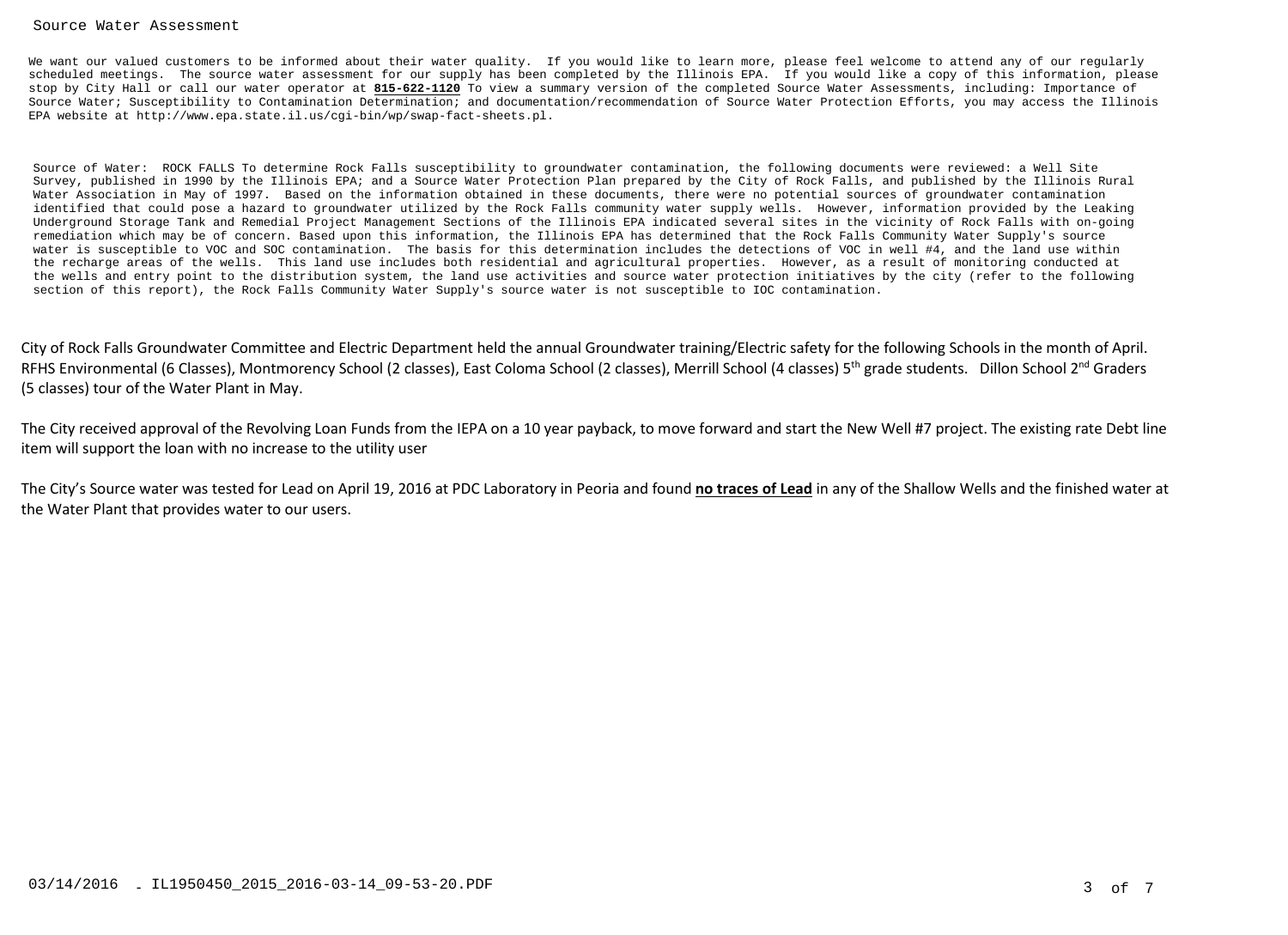### **2015 Regulated Contaminants Detected**

#### **Coliform Bacteria**

| Maximum<br>Contaminant Level<br>Goal | Maximum<br>Contaminant<br>Level | Positive | Total Coliform   Highest No. of Fecal Coliform or E.<br>Coli Maximum<br>Contaminant Level | Total No. of<br>Positive E. Coli or<br>Fecal Coliform<br>Samples |   | Violation Likely Source of Contamination |
|--------------------------------------|---------------------------------|----------|-------------------------------------------------------------------------------------------|------------------------------------------------------------------|---|------------------------------------------|
|                                      | l positive<br>monthly sample.   |          |                                                                                           |                                                                  | Ν | Naturally present in the environment.    |

#### **Lead and Copper**

Definitions:

Action Level Goal (ALG): The level of a contaminant in drinking water below which there is no known or expected risk to health. ALGs allow for a margin of safety.

Action Level: The concentration of a contaminant which, if exceeded, triggers treatment or other requirements which a water system must follow.

| Lead and Copper | Date Sampled | MCLG | Action Level<br>(AL | 90th<br>Percentile | # Sites Over<br>AL | Units | Violation | Likely Source of Contamination                                                                                |
|-----------------|--------------|------|---------------------|--------------------|--------------------|-------|-----------|---------------------------------------------------------------------------------------------------------------|
| Copper          | 07/29/2014   |      |                     | 0.26               |                    | ppm   |           | Erosion of natural deposits; Leaching from<br>wood preservatives; Corrosion of household<br>plumbing systems. |

### **Water Quality Test Results**

|                                                       | Maximum Contaminant Level Goal or MCLG: The level of a contaminant in drinking water below which there is no known or expected risk to health. MCLGs<br>allow for a margin of safety.                     |
|-------------------------------------------------------|-----------------------------------------------------------------------------------------------------------------------------------------------------------------------------------------------------------|
| Maximum Contaminant Level or MCL:                     | The highest level of a contaminant that is allowed in drinking water. MCLs are set as close to the MCLGs as<br>feasible using the best available treatment technology.                                    |
| Maximum residual disinfectant level<br>goal or MRDLG: | The level of a drinking water disinfectant below which there is no known or expected risk to health. MRDLGs do<br>not reflect the benefits of the use of disinfectants to control microbial contaminants. |
| Maximum residual disinfectant level or<br>MRDL:       | The highest level of a disinfectant allowed in drinking water. There is convincing evidence that addition of a<br>disinfectant is necessary for control of microbial contaminants.                        |
| Definitions:                                          | The following tables contain scientific terms and measures, some of which may require explanation.                                                                                                        |
| ppb:                                                  | micrograms per liter or parts per billion - or one ounce in 7,350,000 gallons of water.                                                                                                                   |
| na:                                                   | not applicable.                                                                                                                                                                                           |
| Avq:                                                  | Requlatory compliance with some MCLs are based on running annual average of monthly samples.                                                                                                              |
| ppm:                                                  | milligrams per liter or parts per million - or one ounce in 7,350 gallons of water.                                                                                                                       |